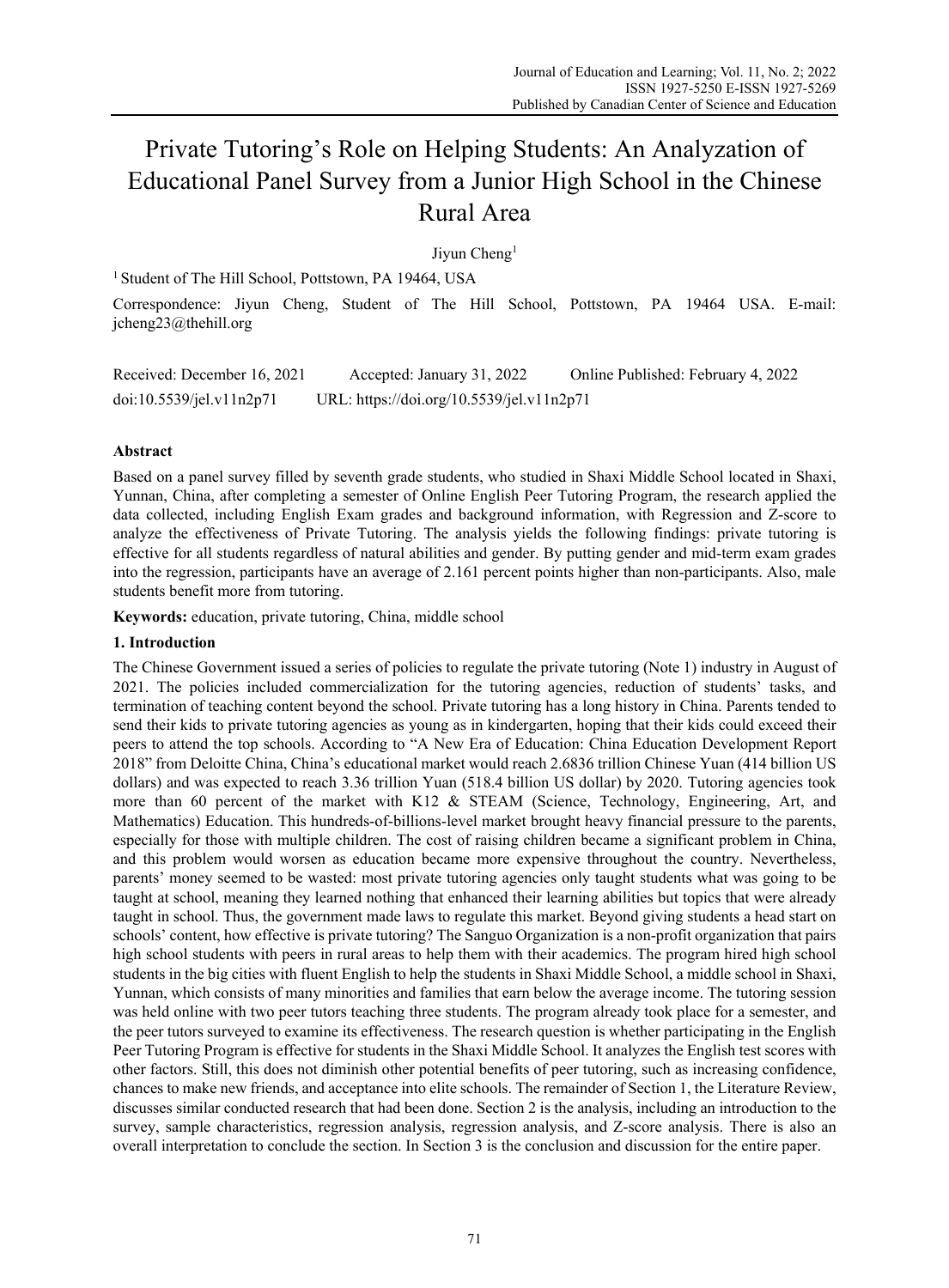# **2. Literature Review**

Researchers from the China Agricultural University in Beijing, China, conducted a similar study called "Does private tutoring improve student learning in China? Evidence from the China Education Panel Survey." Their analysis was based on surveys given to students from 28 different Chinese counties. They used various models to examine the effectiveness of private tutoring. They obtained the following outcomes: Female students, lowperforming students, and students with better-educated and wealthier parents would benefit more from the private tutoring than other students. Also, according to the group, "tutoring raised students' Chinese and math test scores by 0.10–0.14 SDs and 0.07–0.09 SDs, respectively." Another research was done by researchers from Chuang-Ang University called "Do Private Tutoring Expenditures Raise Academic Performance? Evidence from Middle School Students in South Korea." They researched on measuring educational inputs and students' outcomes. Their results state that "The true effect of private tutoring remains, at most, modest."

# **3. Method**

*3.1 Data* 

# 3.1.1 Survey

The data analyzed in this study come from a panel survey conducted by the Sanguo NPO's researchers. The survey evaluated the effectiveness of the Online English Peer Tutoring Program. The survey consisted of a series of questions including demographic information, like name, gender, class, class ranking, and level of participation. For example, whether they participated in the program; level of self-perceived pressure; time of participation; periods of class taken in one semester; and satisfaction of the program, such as evaluation to the program, test scores before the participating the exam (mid-term exam), and English test scores after (final exam). The names collected were only used for identifying siblings and cousins. Everyone who participated in the survey should be of a similar age since they all came from the same grade. The survey only utilized the data of class, gender, whether someone participated, mid-term exam grade, and final exam grade for analysis. The team passed out 100 surveys equally to all five seventh-grade classes in Shaxi Middle School. The survey's data was based on responses from 25 boys and 25 girls, selected randomly with a 1 to 1 ratio of participation and ten from each class.

# 3.1.2 Sample Characteristic

In the samples, as stated above, 50 percent were boys, and the average age was 13 since they all came from Grade seven. It was their first year of learning English for most students since there was only one primary school that taught English in the entire town. Twenty-five students in the program and 25 did not as a control group. Also, it was notable that the Mid-term Exam was more challenging than the Final Exam, so the decline in grades did not always represent a regression of performance.

| Mid-term Exam      |         | <b>Final Exam</b> |         | Female             |       | Participation             |       |
|--------------------|---------|-------------------|---------|--------------------|-------|---------------------------|-------|
| Mean               | 72.44   | Mean              | 62.936  | Mean               | 0.5   | Mean                      | 0.5   |
| Median             | 74      | Median            | 64      | Median             | 0.5   | Median                    | 0.5   |
| Mode               | 96      | Mode              | 32      | Mode               |       | Mode                      |       |
| Standard Deviation | 16.239  | Standard          | 15.164  | Standard Deviation | 0.505 | <b>Standard Deviation</b> | 0.505 |
|                    |         | Deviation         |         |                    |       |                           |       |
| Sample Variance    | 263.721 | Sample Variance   | 229.952 | Sample Variance    | 0.255 | Sample Variance           | 0.255 |

Table 1. Summary of 50 samples

# Table 2. Summary by participation

|                      | Participants |       | Non-Participants |       |
|----------------------|--------------|-------|------------------|-------|
|                      | Mean         | SD    | Mean             | SD.   |
| Variants             |              |       |                  |       |
| Female $(=1$ if yes) | 0.52         | 0.102 | 0.48             | 0.102 |
| Mid-Term Exam        | 77.36        | 3.294 | 67.52            | 2.945 |
| Final Exam           | 67.18        | 2.928 | 58.692           | 2.950 |

*Note*. The Mid-Term Exam was created by the school's teachers, which was more challenging than the Final Exam. The Education Bureau of Jianchuan County designed the Final for all seventh-grade students of the county.

The table shows that two more females participated than those who were non-participants. Also, participants have higher scores on both the mid-term exam and final exam.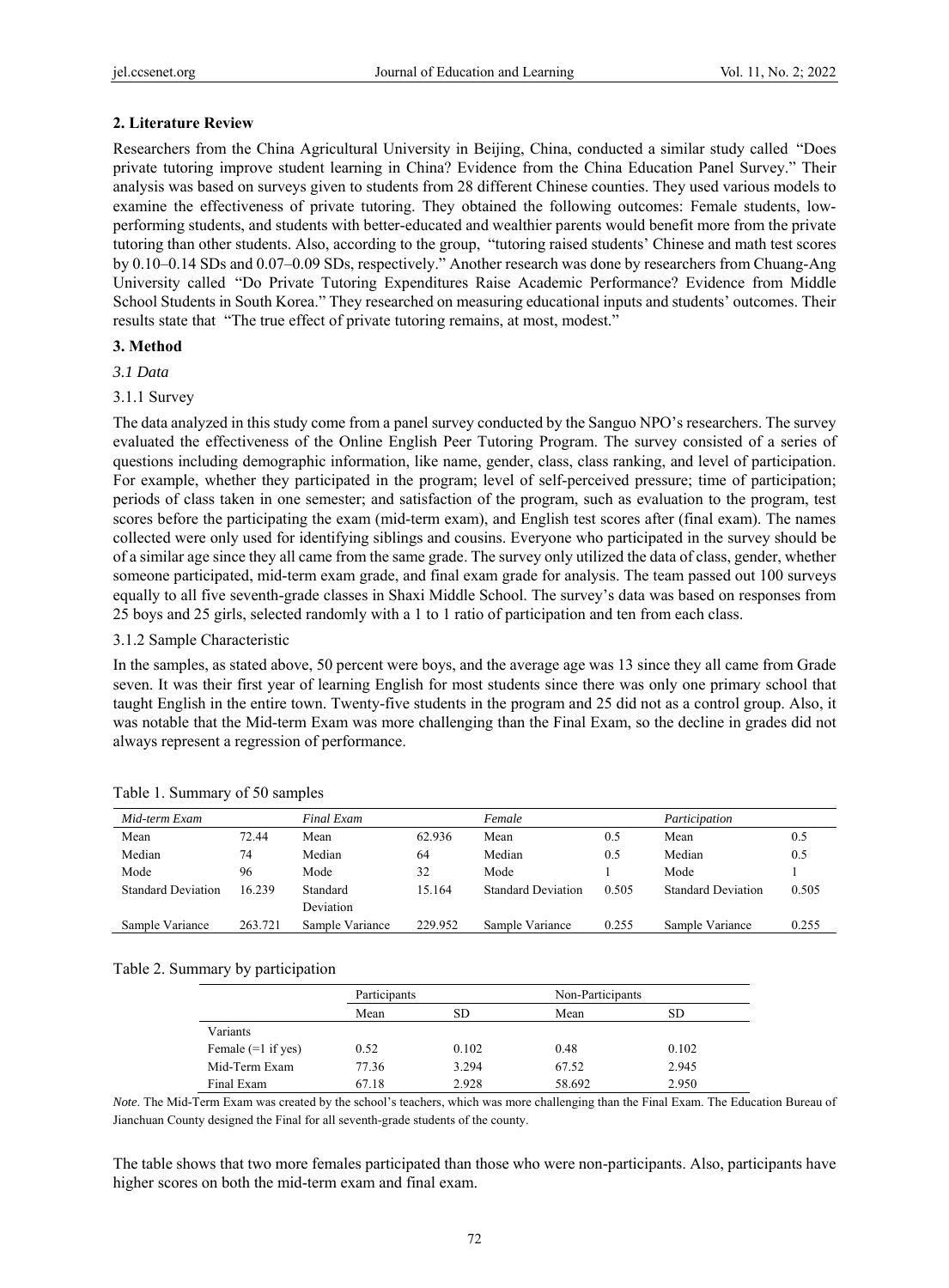# *3.2 Analyzation with Regression*

To thoroughly analyze the effectiveness of private tutoring, using regression was an essential tool by converting whether the survey participants are female and whether they participated in the online tutoring program from True or False into 1 and 0.

Table 3. Regression analysis of participation with final exam score

|                             | Coefficients | Standard Error | Stat   | P-value          |
|-----------------------------|--------------|----------------|--------|------------------|
| Intercept                   | 58.692       | 2.939          | 19.968 | $6.781E - 25***$ |
| Participation $(=1$ if yes) | 8.488        | 4.157          | 2.042  | $0.047*$         |

*Note*. \*p < 0.05, \*\*\*p < 0.001.

The coefficient for participation is 8.488, which means that the participating students had an average of 8.488 percentage points higher than the non-participating students. Note that the Online English Peer Tutoring Program selected students based on interest instead of English ability, and students had already participated in the program for a semester. Notice that participation in this model is potentially conflicting with the effect of other factors such as gender, class, mid-term exam score, parents' education, or native abilities.

Table 4. Regression analysis of gender with final exam score

|                      | Coefficients | Standard Error | t Stat | P-value        |
|----------------------|--------------|----------------|--------|----------------|
| Intercept            | 59.36        | 2.976          | 19.946 | $7.116E-25***$ |
| Female $(=1$ if yes) | 7.152        | 4.209          | .699   | 0.096          |

*Note*. \*\*\*p < 0.001.

The coefficient for females was 7.152, indicating that female students had a significantly higher score on the Final Exam than the male students. This finding is not uncommon as found in other studies, such as the one done by researchers from China Agricultural University.

Table 5. Regression analysis of Mid-term exam score and final exam score

|               | Coefficients | <b>Standard Error</b> | $T$ -Stat | P-value      |
|---------------|--------------|-----------------------|-----------|--------------|
| Intercept     | 5.203        | 7.086                 | 2.145     | $0.037*$     |
| Mid-term Exam | 0.659        | 0.095                 | 6.900     | 1.047E-08*** |

*Note*. \*p < 0.05, \*\*\*p < 0.001.

Since the coefficient was smaller than one, the average score for the Final Exam was about 0.659 times the Midterm Exam score. This result matched previous knowledge that mid-term was more challenging than the final.

| Table 6. Regression analysis of Mid-term exam score, gender, and participation with final exam score |  |  |
|------------------------------------------------------------------------------------------------------|--|--|
|                                                                                                      |  |  |

|               | Coefficients | <b>Standard Error</b> | t Stat | $P-value$     |
|---------------|--------------|-----------------------|--------|---------------|
| Intercept     | 15.638       | 7.223                 | 2.165  | $0.036*$      |
| Mid-term Exam | 0.631        | 0.104                 | 6.0623 | 2.3328E-07*** |
| Female        | 0.944        | 3.212                 | 0.294  | 0.770         |
| Participation | 2.161        | 3.280                 | 0.659  | 0.513         |

*Note*. \*p < 0.05, \*\*\*p < 0.001.

By putting gender and mid-term exam grades into the regression, participation's coefficient is approximately 2.161, still significant. An average of 2.161 points higher is already enough

to make a positive change for the students. If they can get two percent higher on their high school admission test, they might have a chance to attend a better high school. Thus, it is reasonable to say that participating in the program would help students in their English abilities and improve their grades.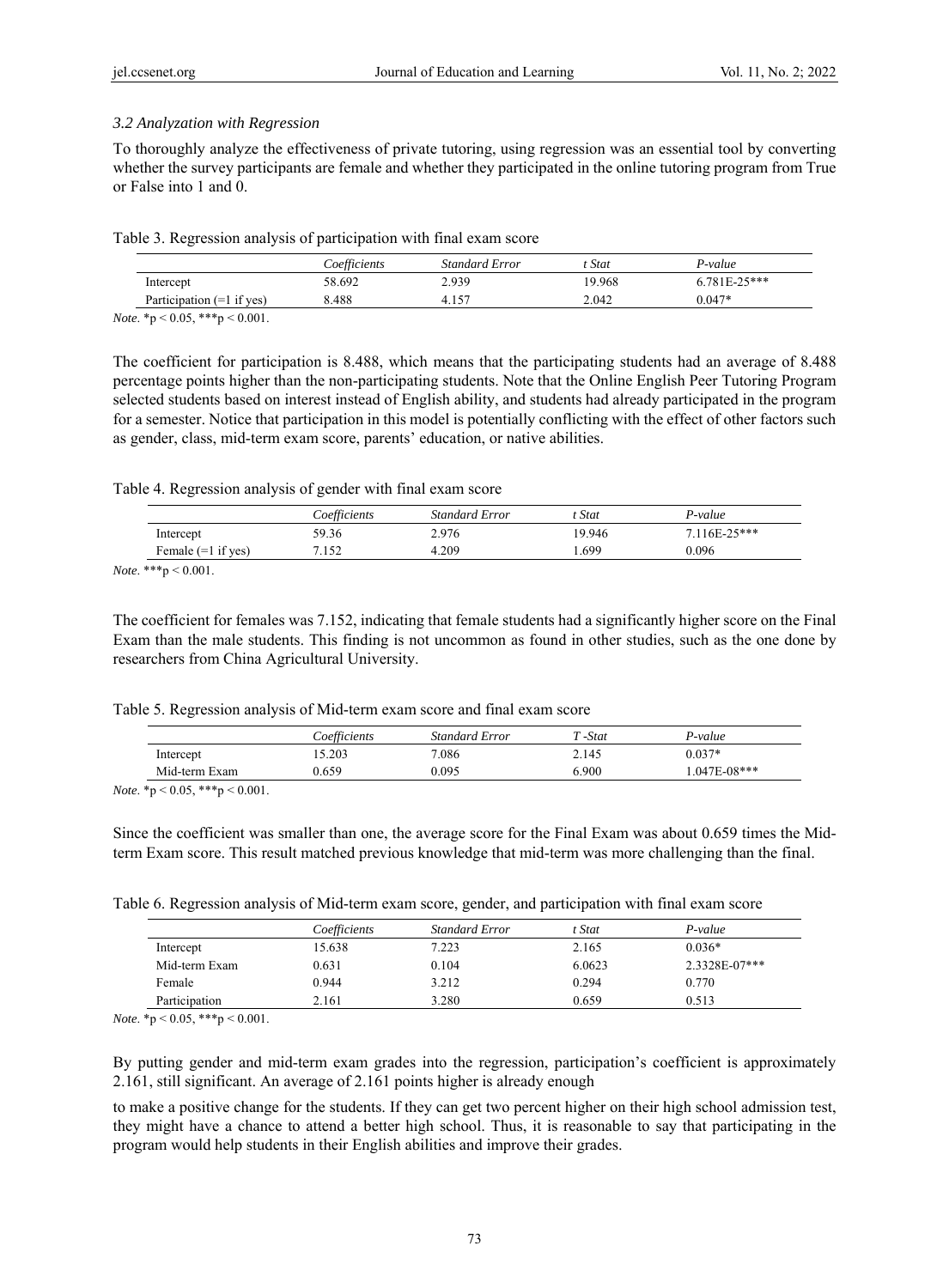# *3.3 Analyzation with Z-score*

As stated in Table 5, the mid-term exam was more challenging than the final exam, and most of the students (84 percent) got lower final scores than the mid-term. Therefore, to better analyze the program's effectiveness and avoid mistakes, converting both mid-term exam scores and final exam scores into Z-score would be a perfect idea.

Table 7. Regression analysis of mid-term exam Z-score and final exam Z-score

|            | Coefficients | <b>Standard Error</b> | t Stat       | P-value          |
|------------|--------------|-----------------------|--------------|------------------|
| Intercept  | $-6.005E-16$ | 0.101                 | $-5.932E-15$ |                  |
| Mid-Term Z | 0.706        | 0.102                 | 6.900        | $1.047E - 08***$ |

*Note*. \*\*\*p < 0.001.

Now, the coefficient is 0.7, which means that for every standard point of the Mid-term Z-score, the final exam Zscore is 0.706 points standard deviation higher. This finding is consistent with Table 5.

Table 8. Regression analysis of the Mid-term Exam Z-score, Gender, and Participation with Final Exam Z-score

|                             | Coefficients | <b>Standard Error</b> | t Stat   | P-value       |
|-----------------------------|--------------|-----------------------|----------|---------------|
| Intercept                   | $-0.102$     | 0.180                 | $-0.570$ | 0.572         |
| Mid-Term Z                  | 0.676        | 0.112                 | 6.063    | 2.3328E-07*** |
| Female $(=1$ if yes)        | 0.062        | 0.212                 | 0.294    | 0.770         |
| Participation $(=1$ if yes) | 0.142        | 0.216                 | 0.659    | 0.513         |

*Note*. \*\*\*p < 0.001.

When applying the three essential factors together with the final exam score in Z-score, females' and participation coefficients of females and participation are still positive. Thus, it is reasonable to say that the program is effective for students. Also, the female students are doing better than male students on average.

|                                                       |          | Coefficients | <b>Standard Error</b> | t Stat   | $P-value$        |
|-------------------------------------------------------|----------|--------------|-----------------------|----------|------------------|
| Intercept                                             |          | $-0.075$     | 0.326                 | $-0.229$ | 0.820            |
| Mid-Term Z                                            |          | 0.687        | 0.122                 | 5.615    | $1.522E - 06***$ |
| Female $(=1$ if yes)                                  |          | 0.138        | 0.309                 | 0.446    | 0.658            |
| Interaction of Female and Participation $(=1$ if yes) |          | $-0.196$     | 0.449                 | $-0.436$ | 0.665            |
| Participation $(=1$ if yes)                           |          | 0.236        | 0.315                 | 0.750    | 0.458            |
|                                                       |          |              |                       |          |                  |
| Class 234 $(=1$ if yes)                               | $-0.333$ | 0.356        |                       | $-0.938$ | 0.354            |
| Class 233 $(=1$ if yes)                               | 0.073    | 0.360        |                       | 0.203    | 0.840            |
| Class 232 $(=1$ if yes)                               | $-0.146$ | 0.337        |                       | $-0.433$ | 0.667            |
| Class 231 $(=1$ if yes)                               | 0.117    | 0.339        |                       | 0.346    | 0.731            |

Table 9. Regression analysis of all factors with final exam Z-Score

*Note*. \*\*\*p < 0.001.

Five more different factors are added. By creating an interaction between female scores and participation, the female students who participated in the program can now be analyzed. Since the coefficient is less than 0 (-0.196), participation on Z-score is lower for women than men, but it is effective for women is still positive (0.04). Also, there are five different classes in seventh grade. By omitting Class 230, we can examine the differences between the five classes. Class 231 has a coefficient of 0.117, which means they were the best among their grades. Class 233 has a coefficient of 0.073, which is ranked second in their grade. Class 230, the control, ranked third in the grade. Class 232 and Class 234 are lower since their coefficients are less than 1.

#### *3.4 Overall Interpretation*

When analyzing whether something is effective, it is always hard to find an exact scale to test. The only way is to compare and find the relative difference. In the beginning, 25 female students and 25 male students were selected, and the participation ratio was 1 to 1. Since the survey asked for their mid-term exam scores (before participating) and their final exam scores (after participating for one semester), we can analyze the difference in performance